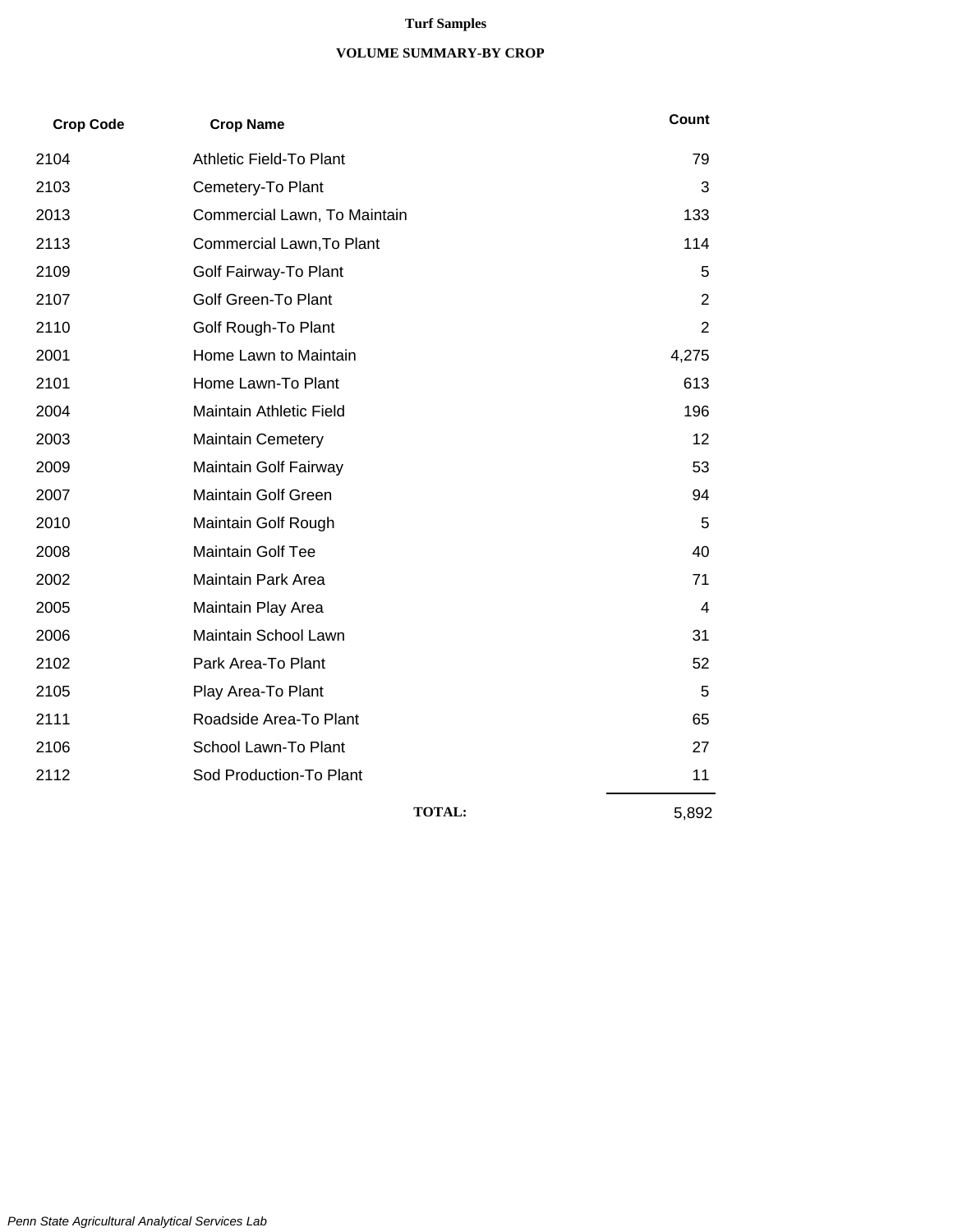| County           | <b>Total Samples</b> | Crop                           | # of Samples   |
|------------------|----------------------|--------------------------------|----------------|
|                  |                      |                                |                |
| <b>ADAMS</b>     | 45                   |                                |                |
|                  |                      | Athletic Field-To Plant        | 2              |
|                  |                      | Home Lawn to Maintain          | 30             |
|                  |                      | Home Lawn-To Plant             | 13             |
| <b>ALLEGHENY</b> | 311                  |                                |                |
|                  |                      | <b>Athletic Field-To Plant</b> | 8              |
|                  |                      | Commercial Lawn, To Plant      | 28             |
|                  |                      | Golf Fairway-To Plant          | 2              |
|                  |                      | Home Lawn to Maintain          | 206            |
|                  |                      | Home Lawn-To Plant             | 44             |
|                  |                      | Maintain Athletic Field        | 10             |
|                  |                      | <b>Maintain Cemetery</b>       | 1              |
|                  |                      | Maintain Play Area             | 1              |
|                  |                      | Park Area-To Plant             | 1              |
|                  |                      | Roadside Area-To Plant         | 9              |
|                  |                      | School Lawn-To Plant           | 1              |
| <b>ARMSTRONG</b> | 73                   |                                |                |
|                  |                      | Home Lawn to Maintain          | 15             |
|                  |                      | Home Lawn-To Plant             | 3              |
|                  |                      | Maintain Golf Fairway          | 16             |
|                  |                      | Maintain Golf Green            | 20             |
|                  |                      | Maintain Golf Tee              | 19             |
| <b>BEAVER</b>    | 46                   |                                |                |
|                  |                      | Home Lawn to Maintain          | 33             |
|                  |                      | Home Lawn-To Plant             | $\overline{7}$ |
|                  |                      | Roadside Area-To Plant         | 6              |
| <b>BEDFORD</b>   | 20                   |                                |                |
|                  |                      | Commercial Lawn, To Plant      | 1.             |
|                  |                      | Home Lawn to Maintain          | 9              |
|                  |                      | Home Lawn-To Plant             | $\overline{2}$ |
|                  |                      | <b>Maintain Golf Green</b>     | 6              |
|                  |                      | Roadside Area-To Plant         | 2              |
| <b>BERKS</b>     | 203                  |                                |                |
|                  |                      | Athletic Field-To Plant        | $\mathbf 1$    |
|                  |                      | Commercial Lawn, To Maintain   | 13             |
|                  |                      | Golf Fairway-To Plant          | $\mathbf 1$    |
|                  |                      | Home Lawn to Maintain          | 171            |
|                  |                      | Home Lawn-To Plant             | 10             |
|                  |                      | Maintain Athletic Field        | 4              |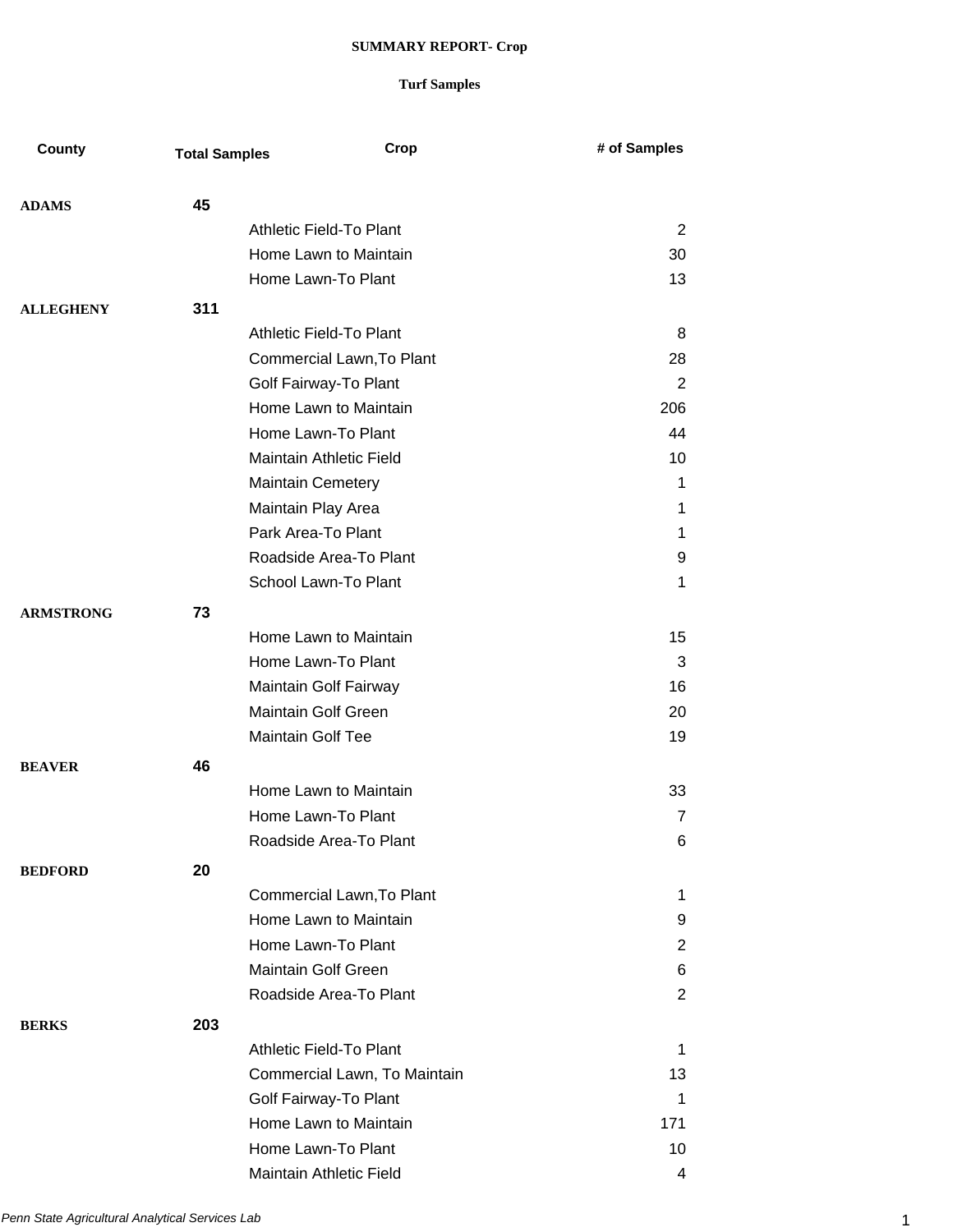| County          | <b>Total Samples</b> | Crop                           | # of Samples |
|-----------------|----------------------|--------------------------------|--------------|
|                 |                      | <b>Maintain Cemetery</b>       | 3            |
| <b>BLAIR</b>    | 52                   |                                |              |
|                 |                      | Commercial Lawn, To Maintain   | 2            |
|                 |                      | Commercial Lawn, To Plant      | 1            |
|                 |                      | Home Lawn to Maintain          | 26           |
|                 |                      | Home Lawn-To Plant             | 8            |
|                 |                      | Maintain Athletic Field        | 1            |
|                 |                      | Maintain Golf Fairway          | 3            |
|                 |                      | Maintain Golf Green            | 3            |
|                 |                      | Maintain Golf Rough            | 4            |
|                 |                      | <b>Maintain Golf Tee</b>       | 3            |
|                 |                      | Play Area-To Plant             | 1            |
| <b>BRADFORD</b> | 4                    |                                |              |
|                 |                      | Home Lawn to Maintain          | 3            |
|                 |                      | Home Lawn-To Plant             | 1            |
| <b>BUCKS</b>    | 205                  |                                |              |
|                 |                      | Athletic Field-To Plant        | 10           |
|                 |                      | Commercial Lawn, To Plant      | 24           |
|                 |                      | Home Lawn to Maintain          | 95           |
|                 |                      | Home Lawn-To Plant             | 34           |
|                 |                      | <b>Maintain Athletic Field</b> | 8            |
|                 |                      | <b>Maintain Golf Green</b>     | 3            |
|                 |                      | Maintain Park Area             | 3            |
|                 |                      | Maintain School Lawn           | 9            |
|                 |                      | Park Area-To Plant             | 9            |
|                 |                      | School Lawn-To Plant           | 1            |
|                 |                      | Sod Production-To Plant        | 9            |
| <b>BUTLER</b>   | 94                   |                                |              |
|                 |                      | Athletic Field-To Plant        | 1            |
|                 |                      | Commercial Lawn, To Plant      | 2            |
|                 |                      | Golf Fairway-To Plant          | 1.           |
|                 |                      | Golf Rough-To Plant            | 2            |
|                 |                      | Home Lawn to Maintain          | 60           |
|                 |                      | Home Lawn-To Plant             | 11           |
|                 |                      | Maintain Athletic Field        | 7            |
|                 |                      | Maintain Play Area             | 1.           |
|                 |                      | Park Area-To Plant             | 1.           |
|                 |                      | Play Area-To Plant             | 1.           |
|                 |                      | Roadside Area-To Plant         | 7            |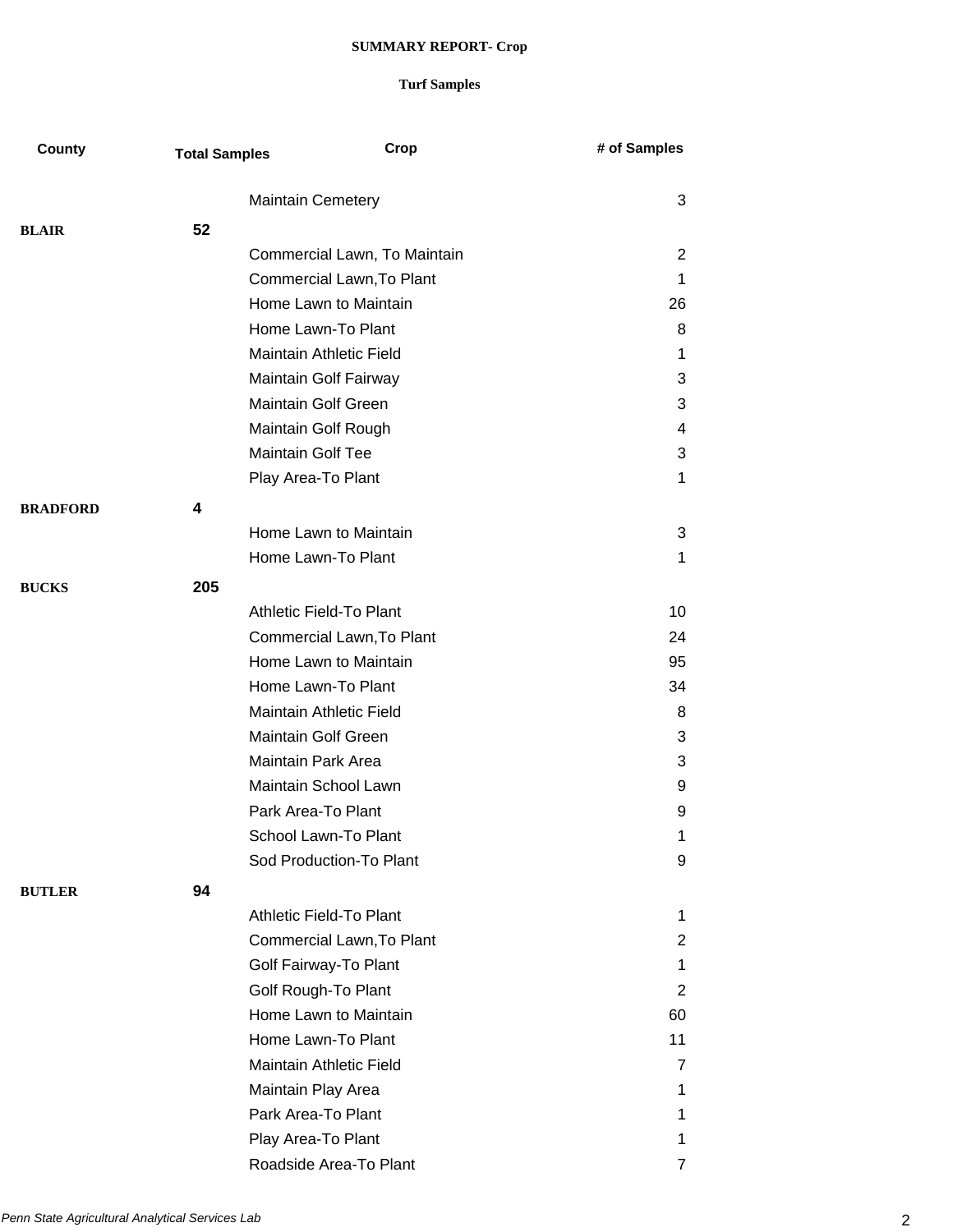| County            | <b>Total Samples</b> | Crop                           | # of Samples        |
|-------------------|----------------------|--------------------------------|---------------------|
|                   | 16                   |                                |                     |
| <b>CAMBRIA</b>    |                      | Home Lawn to Maintain          | 10                  |
|                   |                      | Home Lawn-To Plant             | 2                   |
|                   |                      | Roadside Area-To Plant         | 4                   |
|                   |                      |                                |                     |
| <b>CARBON</b>     | 10                   | Home Lawn to Maintain          |                     |
|                   |                      | Home Lawn-To Plant             | 7                   |
|                   |                      | Maintain Athletic Field        | $\overline{2}$<br>1 |
|                   |                      |                                |                     |
| <b>CENTRE</b>     | 236                  |                                |                     |
|                   |                      | Athletic Field-To Plant        | 4                   |
|                   |                      | Commercial Lawn, To Maintain   | 3                   |
|                   |                      | Commercial Lawn, To Plant      | 1                   |
|                   |                      | Golf Fairway-To Plant          | 1                   |
|                   |                      | <b>Golf Green-To Plant</b>     | 1                   |
|                   |                      | Home Lawn to Maintain          | 124                 |
|                   |                      | Home Lawn-To Plant             | 22                  |
|                   |                      | <b>Maintain Athletic Field</b> | 42                  |
|                   |                      | Maintain Golf Fairway          | 3                   |
|                   |                      | <b>Maintain Golf Green</b>     | 22                  |
|                   |                      | <b>Maintain Golf Tee</b>       | 1                   |
|                   |                      | Maintain School Lawn           | 6                   |
|                   |                      | Park Area-To Plant             | 5                   |
|                   |                      | Roadside Area-To Plant         | 1                   |
| <b>CHESTER</b>    | 206                  |                                |                     |
|                   |                      | <b>Athletic Field-To Plant</b> | 1                   |
|                   |                      | Commercial Lawn, To Plant      | 5                   |
|                   |                      | Home Lawn to Maintain          | 165                 |
|                   |                      | Home Lawn-To Plant             | 26                  |
|                   |                      | <b>Maintain Park Area</b>      | 4                   |
|                   |                      | Maintain Play Area             | 1.                  |
|                   |                      | Maintain School Lawn           | $\overline{2}$      |
|                   |                      | Roadside Area-To Plant         | 2                   |
| <b>CLARION</b>    | 13                   |                                |                     |
|                   |                      | Home Lawn to Maintain          | 12                  |
|                   |                      | Home Lawn-To Plant             | 1                   |
| <b>CLEARFIELD</b> | 68                   |                                |                     |
|                   |                      | Commercial Lawn, To Plant      | 2                   |
|                   |                      | Home Lawn to Maintain          | 25                  |
|                   |                      | Home Lawn-To Plant             | 20                  |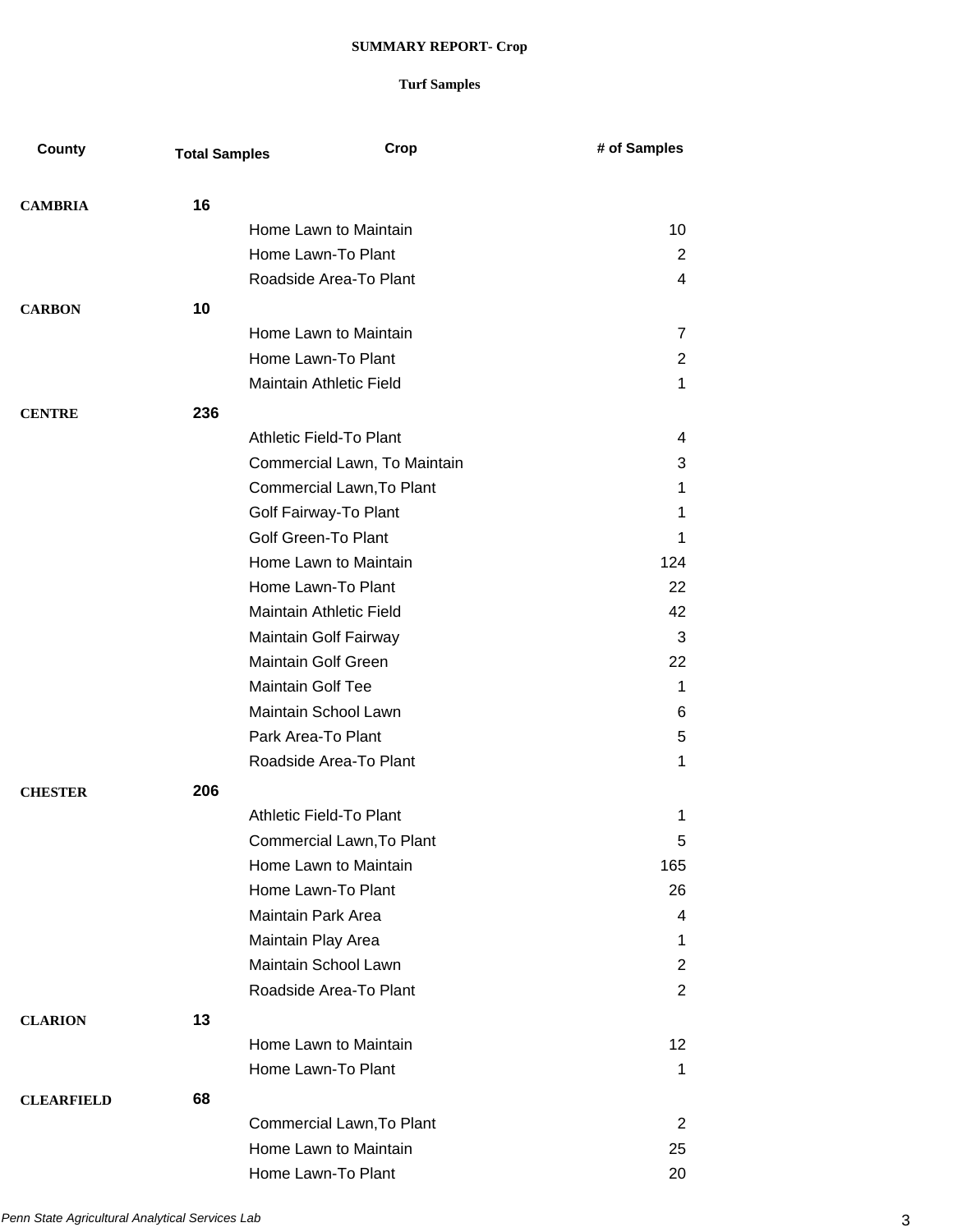| County            | <b>Total Samples</b> | Crop                         | # of Samples   |
|-------------------|----------------------|------------------------------|----------------|
|                   |                      |                              |                |
|                   |                      | Park Area-To Plant           | 19             |
|                   |                      | Roadside Area-To Plant       | $\overline{2}$ |
| <b>CLINTON</b>    | 6                    |                              |                |
|                   |                      | Home Lawn to Maintain        | 4              |
|                   |                      | Home Lawn-To Plant           | 2              |
| <b>COLUMBIA</b>   | 16                   |                              |                |
|                   |                      | Home Lawn to Maintain        | 14             |
|                   |                      | Home Lawn-To Plant           | 1              |
|                   |                      | Maintain Athletic Field      | 1              |
| <b>CRAWFORD</b>   | 9                    |                              |                |
|                   |                      | Home Lawn to Maintain        | 7              |
|                   |                      | Home Lawn-To Plant           | 1              |
|                   |                      | Roadside Area-To Plant       | 1              |
| <b>CUMBERLAND</b> | 119                  |                              |                |
|                   |                      | Commercial Lawn, To Maintain | 1              |
|                   |                      | Golf Green-To Plant          | 1              |
|                   |                      | Home Lawn to Maintain        | 88             |
|                   |                      | Home Lawn-To Plant           | 10             |
|                   |                      | Maintain Athletic Field      | 8              |
|                   |                      | <b>Maintain Park Area</b>    | 3              |
|                   |                      | Park Area-To Plant           | 3              |
|                   |                      | Roadside Area-To Plant       | 4              |
|                   |                      | School Lawn-To Plant         | 1              |
| <b>DAUPHIN</b>    | 191                  |                              |                |
|                   |                      | Cemetery-To Plant            | 3              |
|                   |                      | Home Lawn to Maintain        | 124            |
|                   |                      | Home Lawn-To Plant           | 8              |
|                   |                      | <b>Maintain Park Area</b>    | 49             |
|                   |                      | Park Area-To Plant           | 1              |
|                   |                      | Roadside Area-To Plant       | 5              |
|                   |                      | School Lawn-To Plant         | 1              |
| <b>DELAWARE</b>   | 492                  |                              |                |
|                   |                      | Athletic Field-To Plant      | 1              |
|                   |                      | Commercial Lawn, To Plant    | 1              |
|                   |                      | Home Lawn to Maintain        | 414            |
|                   |                      | Home Lawn-To Plant           | 14             |
|                   |                      | Maintain Golf Fairway        | 17             |
|                   |                      | <b>Maintain Golf Green</b>   | 20             |
|                   |                      | Maintain Golf Tee            | 10             |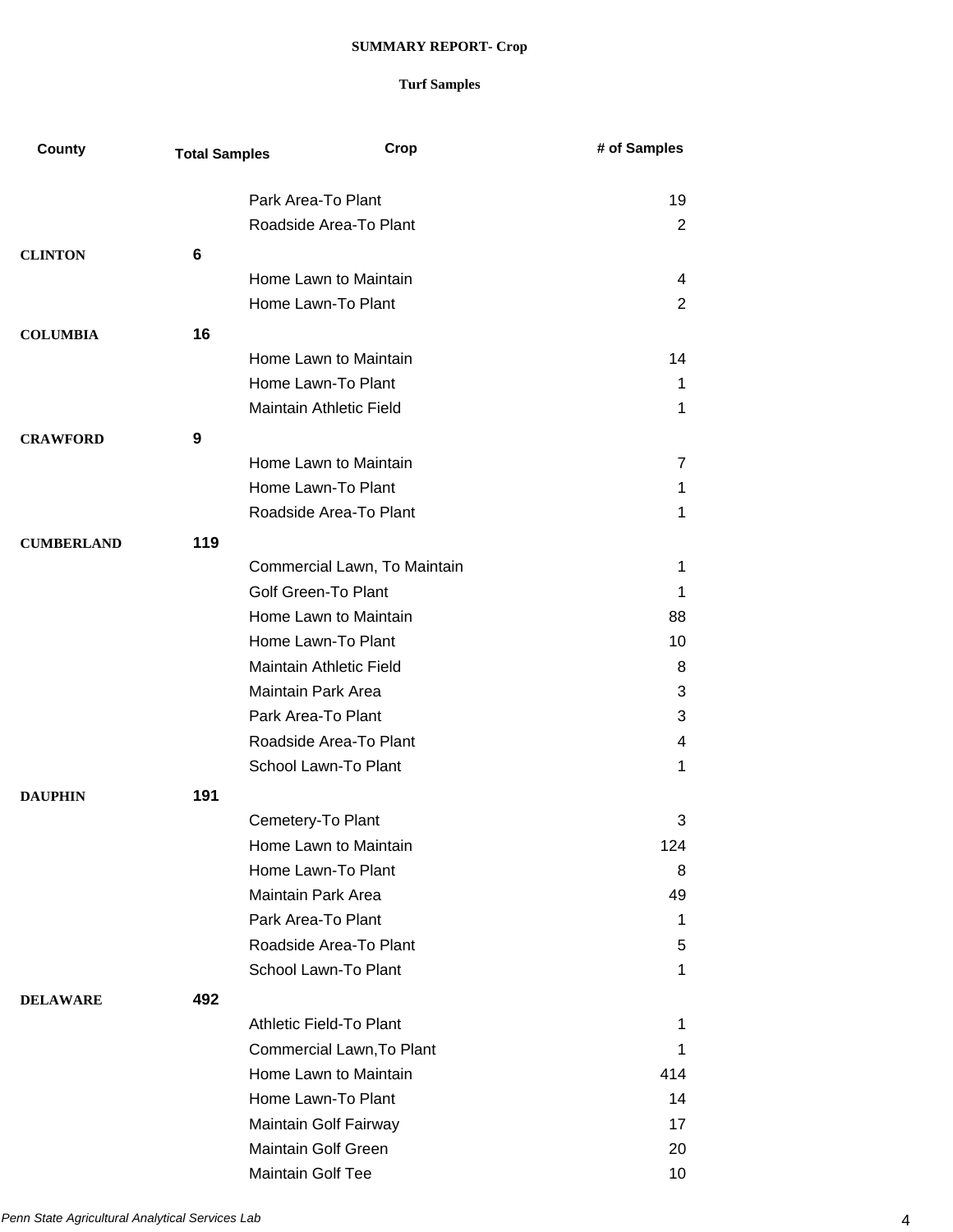| County            | <b>Total Samples</b> | Crop                       | # of Samples    |
|-------------------|----------------------|----------------------------|-----------------|
|                   |                      | Maintain Park Area         | 2               |
|                   |                      | Maintain School Lawn       | 4               |
|                   |                      | Park Area-To Plant         | 3               |
|                   |                      | Roadside Area-To Plant     | 2               |
|                   |                      | School Lawn-To Plant       | 4               |
|                   |                      |                            |                 |
| <b>ELK</b>        | 8                    |                            |                 |
|                   |                      | Home Lawn to Maintain      | 7               |
|                   |                      | Home Lawn-To Plant         | 1               |
| <b>ERIE</b>       | 29                   |                            |                 |
|                   |                      | Athletic Field-To Plant    | 1               |
|                   |                      | Home Lawn to Maintain      | 17              |
|                   |                      | Home Lawn-To Plant         | 8               |
|                   |                      | <b>Maintain Cemetery</b>   | 1               |
|                   |                      | <b>Maintain Golf Green</b> | 1               |
|                   |                      | Maintain School Lawn       | 1               |
| <b>FAYETTE</b>    | 60                   |                            |                 |
|                   |                      | Commercial Lawn, To Plant  | 15              |
|                   |                      | Home Lawn to Maintain      | 35              |
|                   |                      | Home Lawn-To Plant         | 8               |
|                   |                      | Maintain Athletic Field    | 1               |
|                   |                      | Maintain Golf Green        | 1               |
| <b>FOREST</b>     | 3                    |                            |                 |
|                   |                      | Home Lawn to Maintain      | $\overline{2}$  |
|                   |                      | Maintain School Lawn       | 1               |
|                   |                      |                            |                 |
| <b>FRANKLIN</b>   | 118                  |                            |                 |
|                   |                      | Commercial Lawn, To Plant  | 1               |
|                   |                      | Home Lawn to Maintain      | 107             |
|                   |                      | Home Lawn-To Plant         | 10              |
| <b>FULTON</b>     | 4                    |                            |                 |
|                   |                      | Home Lawn to Maintain      | 3               |
|                   |                      | Home Lawn-To Plant         | 1               |
| <b>GREENE</b>     | $\overline{7}$       |                            |                 |
|                   |                      | Home Lawn to Maintain      | 4               |
|                   |                      | Home Lawn-To Plant         | $\overline{2}$  |
|                   |                      | Maintain Athletic Field    | 1               |
| <b>HUNTINGDON</b> | 16                   |                            |                 |
|                   |                      | Home Lawn to Maintain      | 12 <sub>2</sub> |
|                   |                      | Maintain Athletic Field    | $\overline{2}$  |
|                   |                      | <b>Maintain Cemetery</b>   | $\overline{2}$  |
|                   |                      |                            |                 |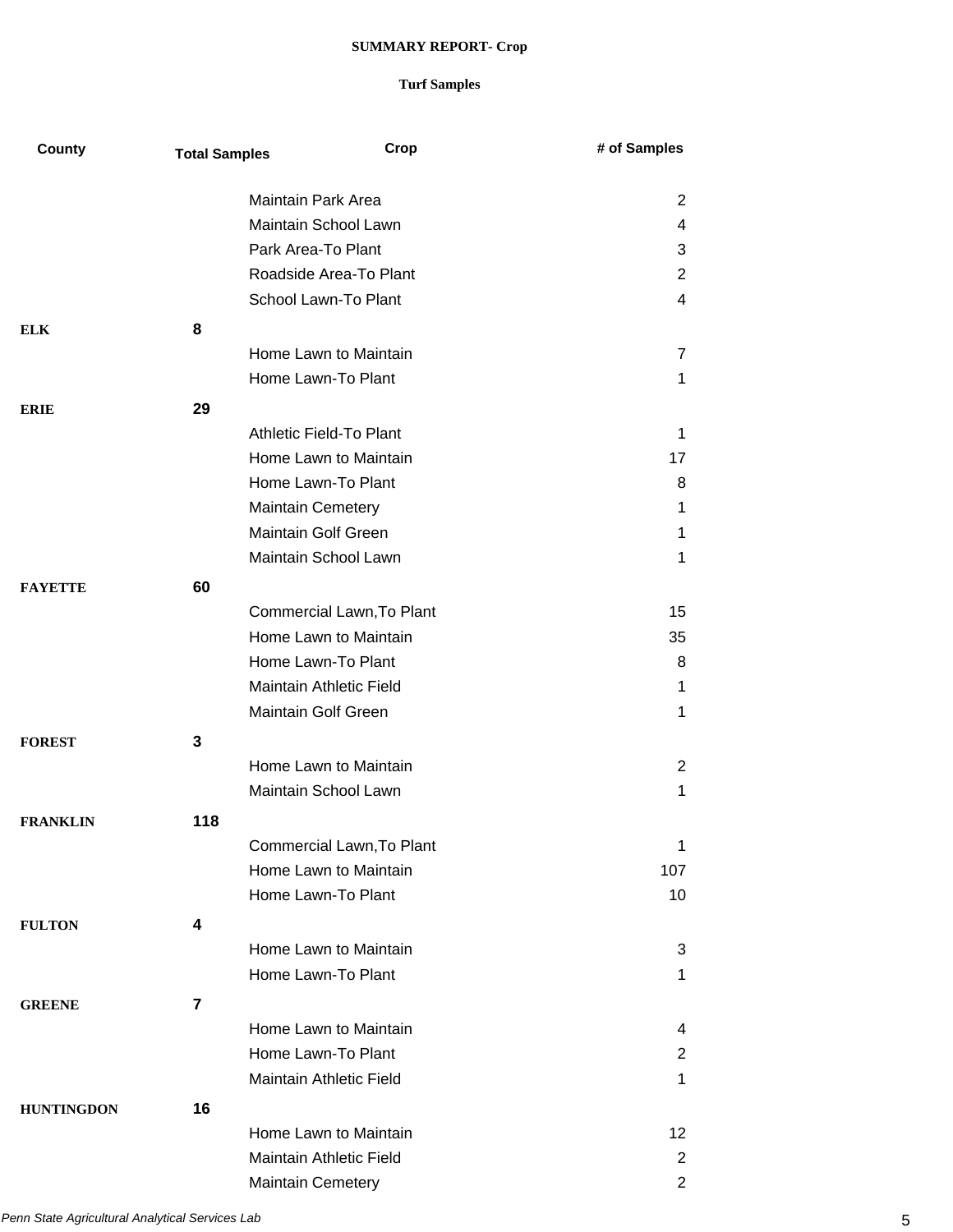| County            | <b>Total Samples</b> | Crop                           | # of Samples   |
|-------------------|----------------------|--------------------------------|----------------|
|                   |                      |                                |                |
| <b>INDIANA</b>    | 37                   |                                |                |
|                   |                      | Athletic Field-To Plant        | 18             |
|                   |                      | Home Lawn to Maintain          | 16             |
|                   |                      | Home Lawn-To Plant             | 1              |
|                   |                      | Sod Production-To Plant        | 2              |
| <b>JEFFERSON</b>  | 7                    |                                |                |
|                   |                      | Home Lawn to Maintain          | 6              |
|                   |                      | Home Lawn-To Plant             | 1              |
| <b>JUNIATA</b>    | 11                   |                                |                |
|                   |                      | Home Lawn to Maintain          | 6              |
|                   |                      | <b>Maintain Athletic Field</b> | 4              |
|                   |                      | School Lawn-To Plant           | 1              |
| <b>LACKAWANNA</b> | 60                   |                                |                |
|                   |                      | Athletic Field-To Plant        | 1              |
|                   |                      | Home Lawn to Maintain          | 48             |
|                   |                      | Home Lawn-To Plant             | 5              |
|                   |                      | Maintain Athletic Field        | 1              |
|                   |                      | Maintain Golf Fairway          | 4              |
|                   |                      | Park Area-To Plant             | 1              |
| <b>LANCASTER</b>  | 670                  |                                |                |
|                   |                      | Athletic Field-To Plant        | 9              |
|                   |                      | Commercial Lawn, To Maintain   | 97             |
|                   |                      | Home Lawn to Maintain          | 533            |
|                   |                      | Home Lawn-To Plant             | 16             |
|                   |                      | Maintain Athletic Field        | $\overline{7}$ |
|                   |                      | Maintain Park Area             | 3              |
|                   |                      | Maintain Play Area             | 1              |
|                   |                      | Maintain School Lawn           | 3              |
|                   |                      | Roadside Area-To Plant         | 1.             |
| <b>LAWRENCE</b>   | 10                   |                                |                |
|                   |                      | Home Lawn to Maintain          | 4              |
|                   |                      | Home Lawn-To Plant             | 3              |
|                   |                      | <b>Maintain Cemetery</b>       | 1              |
|                   |                      | Park Area-To Plant             | 2              |
| <b>LEBANON</b>    | 67                   |                                |                |
|                   |                      | Home Lawn to Maintain          | 57             |
|                   |                      | Home Lawn-To Plant             | $\overline{2}$ |
|                   |                      | Maintain Athletic Field        | 7              |
|                   |                      | Maintain Golf Green            | 1              |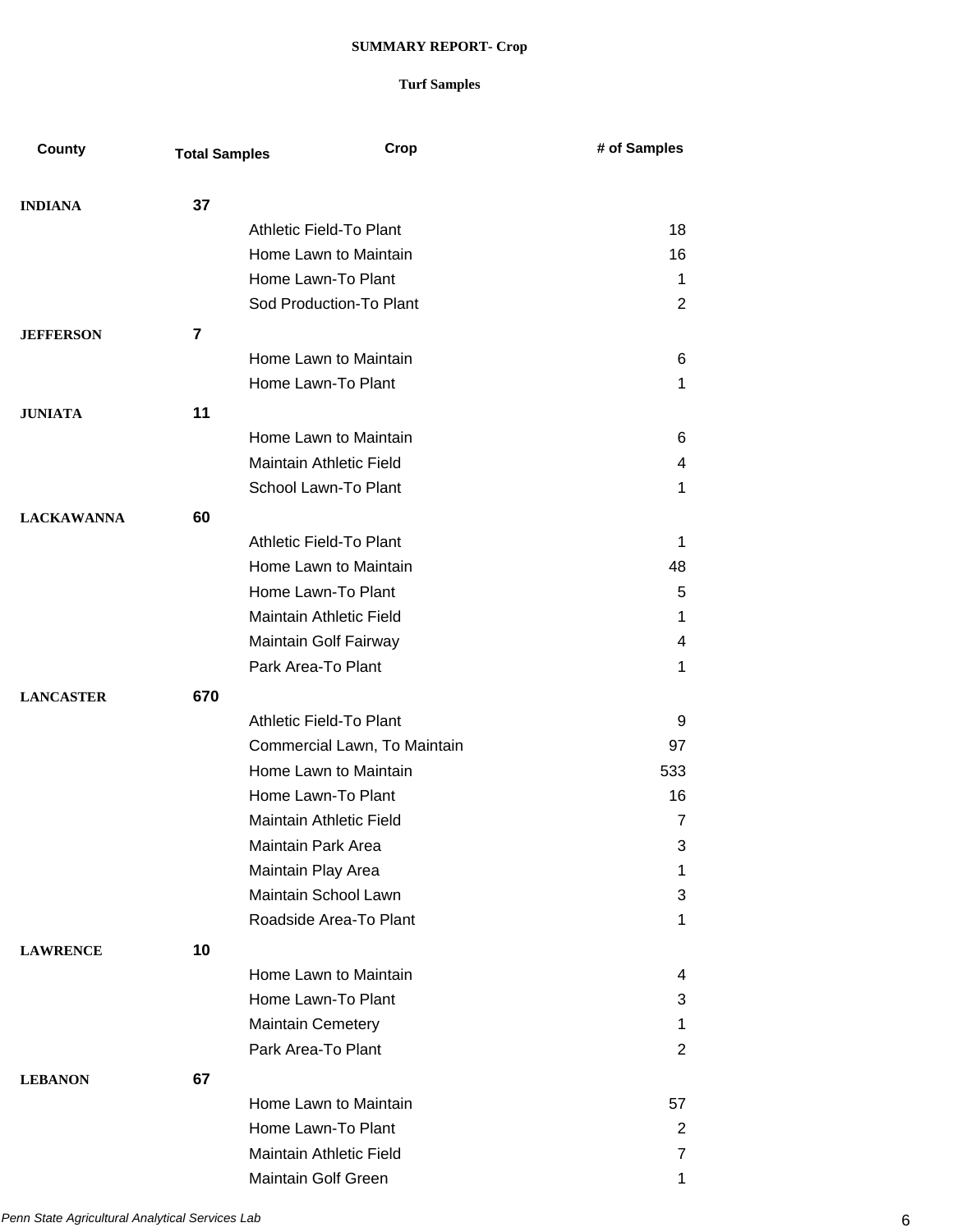| County          | <b>Total Samples</b> | Crop                           | # of Samples   |
|-----------------|----------------------|--------------------------------|----------------|
|                 |                      |                                |                |
| <b>LEHIGH</b>   | 169                  |                                |                |
|                 |                      | Commercial Lawn, To Plant      | 1              |
|                 |                      | Home Lawn to Maintain          | 136            |
|                 |                      | Home Lawn-To Plant             | 11             |
|                 |                      | Maintain Athletic Field        | 21             |
| <b>LUZERNE</b>  | 132                  |                                |                |
|                 |                      | Commercial Lawn, To Plant      | 4              |
|                 |                      | Home Lawn to Maintain          | 99             |
|                 |                      | Home Lawn-To Plant             | 8              |
|                 |                      | Maintain Athletic Field        | $\overline{2}$ |
|                 |                      | Maintain Golf Fairway          | 3              |
|                 |                      | <b>Maintain Golf Green</b>     | 4              |
|                 |                      | <b>Maintain Golf Tee</b>       | 3              |
|                 |                      | Park Area-To Plant             | 1              |
|                 |                      | Roadside Area-To Plant         | 6              |
|                 |                      | School Lawn-To Plant           | 2              |
| <b>LYCOMING</b> | 24                   |                                |                |
|                 |                      | Home Lawn to Maintain          | 16             |
|                 |                      | Home Lawn-To Plant             | 5              |
|                 |                      | Maintain Athletic Field        | 2              |
|                 |                      | Park Area-To Plant             | $\mathbf 1$    |
| <b>MCKEAN</b>   | 6                    |                                |                |
|                 |                      | Commercial Lawn, To Maintain   | 1.             |
|                 |                      | Home Lawn to Maintain          | 3              |
|                 |                      | Maintain Athletic Field        | 1              |
|                 |                      | Maintain School Lawn           | 1              |
| <b>MERCER</b>   | 30                   |                                |                |
|                 |                      | Home Lawn to Maintain          | 23             |
|                 |                      | Home Lawn-To Plant             | 4              |
|                 |                      | Maintain School Lawn           | 1              |
|                 |                      | Roadside Area-To Plant         | 2              |
| <b>MIFFLIN</b>  | 18                   |                                |                |
|                 |                      | Home Lawn to Maintain          | 9              |
|                 |                      | Home Lawn-To Plant             | 3              |
|                 |                      | <b>Maintain Athletic Field</b> | 4              |
|                 |                      | Maintain Golf Green            | 2              |
| <b>MONROE</b>   | 16                   |                                |                |
|                 |                      | Commercial Lawn, To Plant      | 1              |
|                 |                      | Home Lawn to Maintain          | 10             |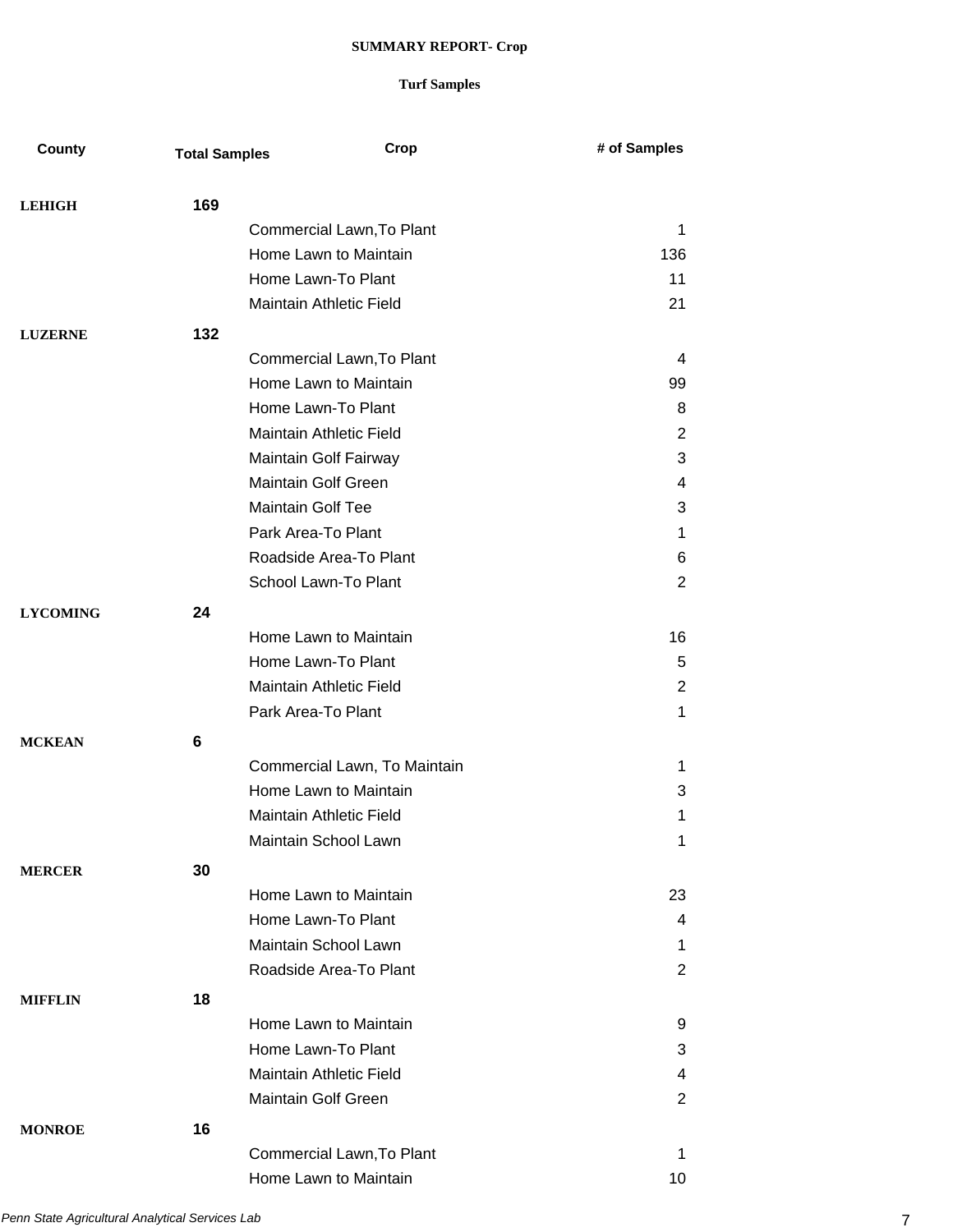### **Turf Samples**

| County                | <b>Total Samples</b> | Crop                         | # of Samples     |
|-----------------------|----------------------|------------------------------|------------------|
|                       |                      | Home Lawn-To Plant           | 3                |
|                       |                      | Maintain Golf Fairway        | 1.               |
|                       |                      | Maintain Golf Green          | $\mathbf 1$      |
|                       |                      |                              |                  |
| <b>MONTGOMERY</b>     | 967                  |                              |                  |
|                       |                      | Athletic Field-To Plant      | 16               |
|                       |                      | Commercial Lawn, To Maintain | 6                |
|                       |                      | Commercial Lawn, To Plant    | 8                |
|                       |                      | Home Lawn to Maintain        | 828              |
|                       |                      | Home Lawn-To Plant           | 54               |
|                       |                      | Maintain Athletic Field      | 21               |
|                       |                      | Maintain Golf Fairway        | 3                |
|                       |                      | Maintain Golf Green          | 5                |
|                       |                      | Maintain Golf Rough          | 1                |
|                       |                      | <b>Maintain Golf Tee</b>     | 3                |
|                       |                      | Maintain Park Area           | 3                |
|                       |                      | Maintain School Lawn         | $\overline{2}$   |
|                       |                      | Park Area-To Plant           | 4                |
|                       |                      | Play Area-To Plant           | 1                |
|                       |                      | Roadside Area-To Plant       | 1                |
|                       |                      | School Lawn-To Plant         | 11               |
| <b>MONTOUR</b>        | 9                    |                              |                  |
|                       |                      | Commercial Lawn, To Plant    | 1                |
|                       |                      | Home Lawn to Maintain        | 8                |
| <b>NORTHAMPTON</b>    | 111                  |                              |                  |
|                       |                      | Commercial Lawn, To Maintain | 4                |
|                       |                      | Commercial Lawn, To Plant    |                  |
|                       |                      | Home Lawn to Maintain        | 2                |
|                       |                      | Home Lawn-To Plant           | 87               |
|                       |                      |                              | 9                |
|                       |                      | Maintain Athletic Field      | 5                |
|                       |                      | Maintain School Lawn         | 1                |
|                       |                      | Roadside Area-To Plant       | 3                |
| <b>NORTHUMBERLAND</b> | 27                   |                              |                  |
|                       |                      | Athletic Field-To Plant      | $\mathbf{1}$     |
|                       |                      | Home Lawn to Maintain        | 15 <sub>15</sub> |
|                       |                      | Home Lawn-To Plant           | 4                |
|                       |                      | Maintain Athletic Field      | 5                |
|                       |                      | <b>Maintain Cemetery</b>     | 1                |
|                       |                      | Play Area-To Plant           | 1                |

**PERRY 25**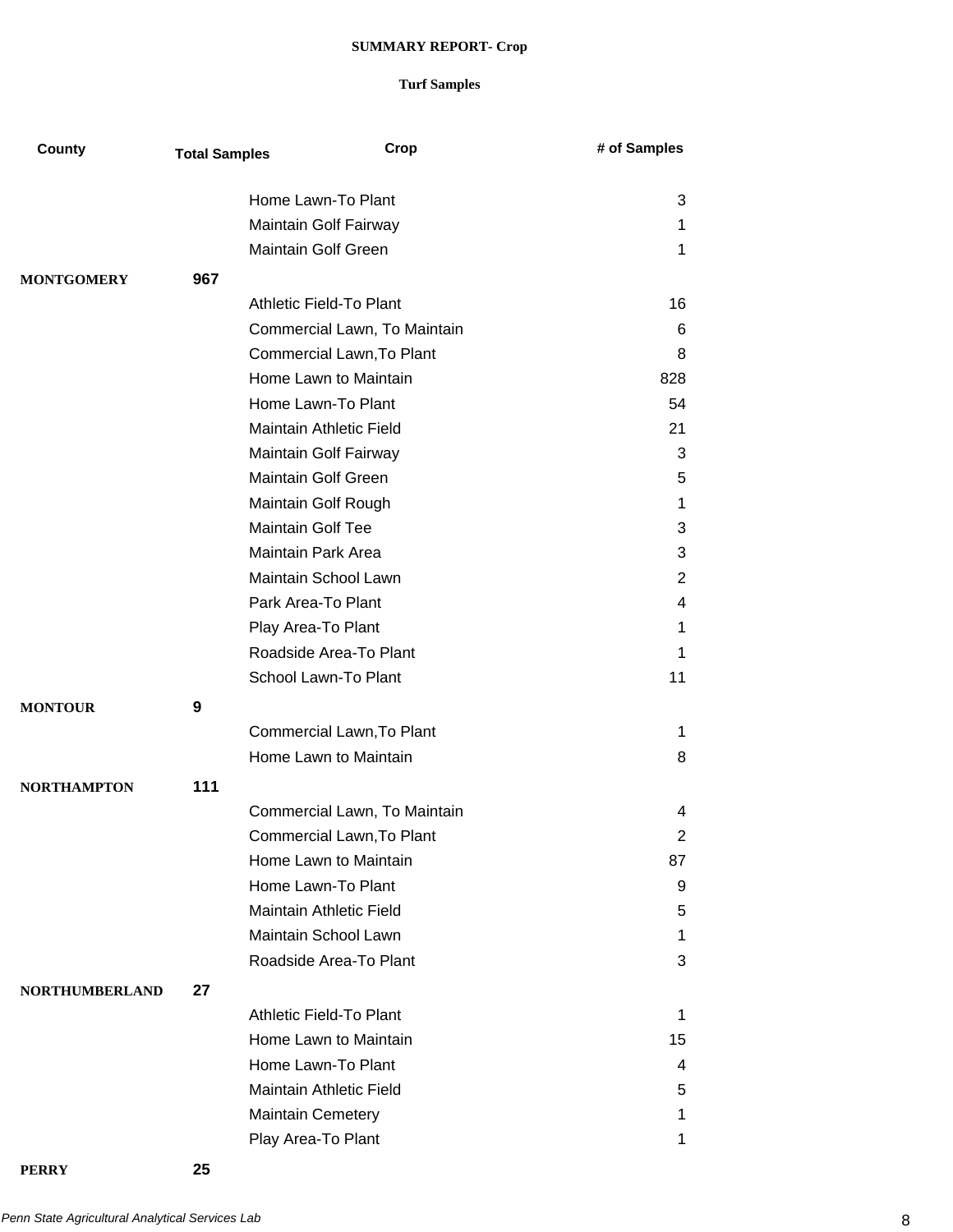| County              | <b>Total Samples</b> | Crop                         | # of Samples   |
|---------------------|----------------------|------------------------------|----------------|
|                     |                      | Home Lawn to Maintain        | 19             |
|                     |                      | Home Lawn-To Plant           | 3              |
|                     |                      | Maintain Athletic Field      | $\overline{2}$ |
|                     |                      | Maintain Park Area           | 1              |
| <b>PHILADELPHIA</b> | 45                   |                              |                |
|                     |                      | Commercial Lawn, To Maintain | 2              |
|                     |                      | Home Lawn to Maintain        | 27             |
|                     |                      | Home Lawn-To Plant           | 14             |
|                     |                      | Maintain Park Area           | $\overline{2}$ |
| <b>PIKE</b>         | 9                    |                              |                |
|                     |                      | Home Lawn to Maintain        | 3              |
|                     |                      | Home Lawn-To Plant           | $\overline{2}$ |
|                     |                      | Roadside Area-To Plant       | 4              |
| <b>POTTER</b>       | 10                   |                              |                |
|                     |                      | Home Lawn to Maintain        | 3              |
|                     |                      | Maintain Golf Fairway        | 1              |
|                     |                      | Maintain Golf Green          | 5              |
|                     |                      | Maintain Golf Tee            | 1              |
| <b>SCHUYLKILL</b>   | 38                   |                              |                |
|                     |                      | Athletic Field-To Plant      | 1              |
|                     |                      | Commercial Lawn, To Plant    | 3              |
|                     |                      | Home Lawn to Maintain        | 25             |
|                     |                      | Home Lawn-To Plant           | $\overline{2}$ |
|                     |                      | Maintain Athletic Field      | 5              |
|                     |                      | <b>Maintain Cemetery</b>     | 1              |
|                     |                      | Maintain Park Area           | 1              |
| <b>SNYDER</b>       | 5                    |                              |                |
|                     |                      | Home Lawn to Maintain        | 4              |
|                     |                      | Home Lawn-To Plant           | 1              |
| <b>SOMERSET</b>     | 20                   |                              |                |
|                     |                      | Athletic Field-To Plant      | 2              |
|                     |                      | Home Lawn to Maintain        | 17             |
|                     |                      | Home Lawn-To Plant           | $\mathbf 1$    |
| <b>SUSQUEHANNA</b>  | 16                   |                              |                |
|                     |                      | Commercial Lawn, To Maintain | 1              |
|                     |                      | Home Lawn to Maintain        | 9              |
|                     |                      | Home Lawn-To Plant           | 6              |
| <b>TIOGA</b>        | 28                   |                              |                |
|                     |                      | Commercial Lawn, To Plant    | 6              |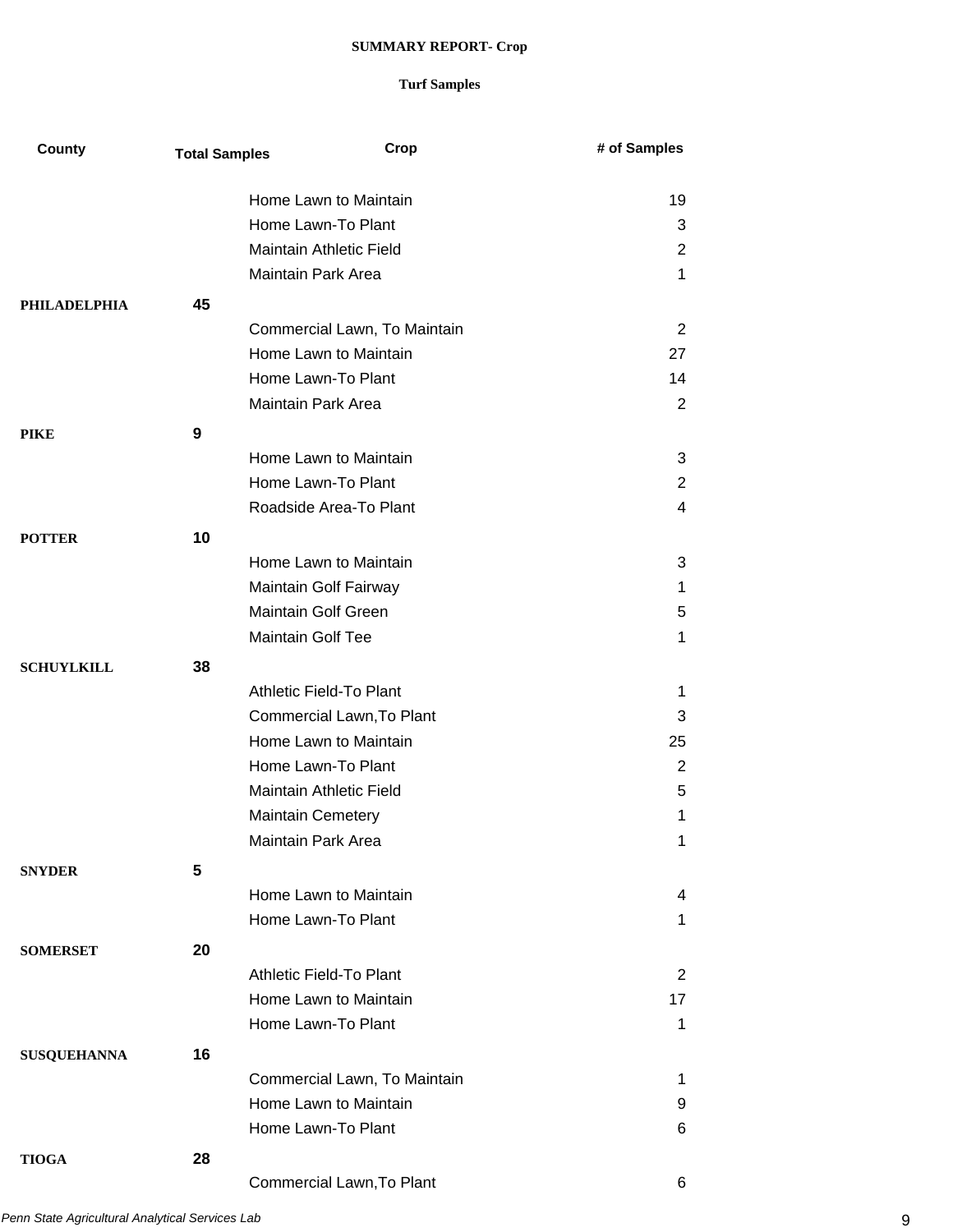| County            | <b>Total Samples</b> | Crop                           | # of Samples   |
|-------------------|----------------------|--------------------------------|----------------|
|                   |                      | Home Lawn to Maintain          | 17             |
|                   |                      | Home Lawn-To Plant             | 5              |
| <b>UNION</b>      | 17                   |                                |                |
|                   |                      | Commercial Lawn, To Plant      | 2              |
|                   |                      | Home Lawn to Maintain          | 11             |
|                   |                      | Maintain Athletic Field        | 2              |
|                   |                      | School Lawn-To Plant           | $\overline{2}$ |
| <b>VENANGO</b>    | 6                    |                                |                |
|                   |                      | Home Lawn to Maintain          | 6              |
|                   |                      |                                |                |
| <b>WARREN</b>     | 4                    | Home Lawn to Maintain          |                |
|                   |                      | Home Lawn-To Plant             | 3<br>1         |
|                   |                      |                                |                |
| <b>WASHINGTON</b> | 177                  |                                |                |
|                   |                      | Commercial Lawn, To Plant      | 1              |
|                   |                      | Home Lawn to Maintain          | 41             |
|                   |                      | Home Lawn-To Plant             | 134            |
|                   |                      | Park Area-To Plant             | 1              |
| <b>WAYNE</b>      | 18                   |                                |                |
|                   |                      | Commercial Lawn, To Maintain   | 1              |
|                   |                      | Home Lawn to Maintain          | 12             |
|                   |                      | Home Lawn-To Plant             | $\overline{2}$ |
|                   |                      | Maintain Athletic Field        | 1              |
|                   |                      | Roadside Area-To Plant         | 2              |
| WESTMORELAND      | 209                  |                                |                |
|                   |                      | <b>Athletic Field-To Plant</b> | 2              |
|                   |                      | Commercial Lawn, To Maintain   | 2              |
|                   |                      | Commercial Lawn, To Plant      | 4              |
|                   |                      | Home Lawn to Maintain          | 162            |
|                   |                      | Home Lawn-To Plant             | 27             |
|                   |                      | <b>Maintain Athletic Field</b> | 8              |
|                   |                      | <b>Maintain Cemetery</b>       | 1              |
|                   |                      | Play Area-To Plant             | 1              |
|                   |                      | School Lawn-To Plant           | 2              |
| <b>WYOMING</b>    | 15                   |                                |                |
|                   |                      | Home Lawn to Maintain          | 10             |
|                   |                      | Home Lawn-To Plant             | 3              |
|                   |                      | Maintain Golf Fairway          | 2              |
| <b>YORK</b>       | 199                  |                                |                |
|                   |                      | Home Lawn to Maintain          | 173            |